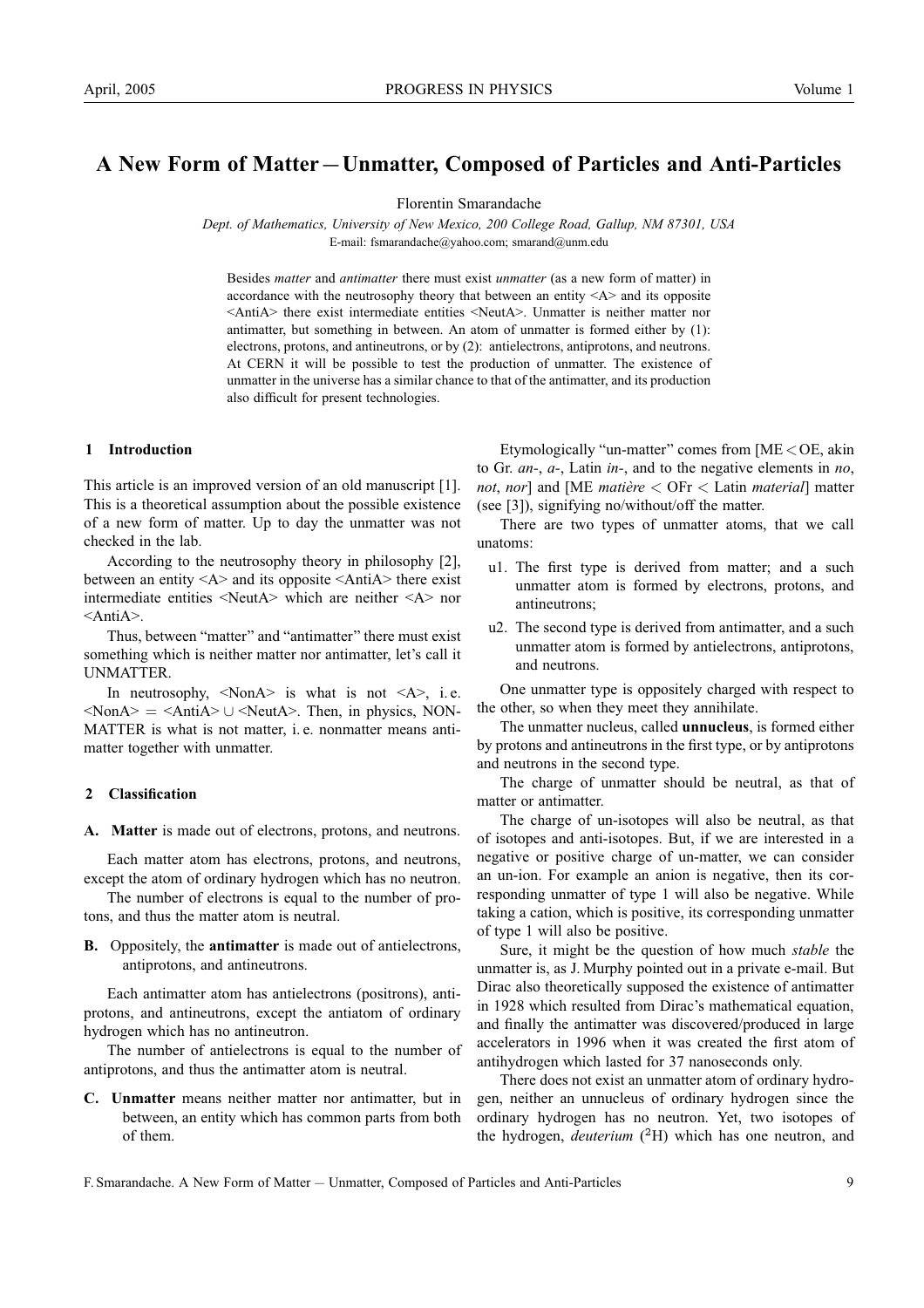artificially made *tritium* ( <sup>3</sup>H) which has two neutrons have corresponding unmatter atoms of both types, *un-deuterium* and *un-tritium* respectively. The isotopes of an element X differ in the number of neutrons, thus their nuclear mass is different, but their nuclear charges are the same.

For all other matter atom X, there is corresponding an antimatter atom and two unmatter atoms

The unmatter atoms are also neutral for the same reason that either the number of electrons is equal to the number of protons in the first type, or the number of antielectrons is equal to the number of antiprotons in the second type.

If antimatter exists then a higher probability would be for the unmatter to exist, and reciprocally.

Unmatter atoms of the same type stick together form an **unmatter molecule** (we call it **unmolecule**), and so on. Similarly one has two types of unmatter molecules.

The *isotopes* of an atom or element X have the same atomic number (same number of protons in the nucleus) but different atomic masses because the different number of neutrons.

Therefore, similarly the **un-isotopes of type 1** of X will be formed by electrons, protons, and antineutrons, while the **un-isotopes of type 2** of X will be formed by antielectrons, antiprotons, and neutrons.

An *ion* is an atom (or group of atoms) X which has last one or more electrons (and as a consequence carries a negative charge, called *anion*, or has gained one or more electrons (and as a consequence carries a positive charge, called *cation*).

Similarly to isotopes, the **un-ion of type 1** (also called **un-anion 1** or **un-cation 1** if resulted from a negatively or respectively positive charge ion) of X will be formed by electrons, protons, and antineutrons, while the **un-ion of type 2** of X (also called **un-anion 2** or **un-cation 2** if resulted from a negatively or respectively positive charge ion) will be formed by antielectrons, antiprotons, and neutrons.

The ion and the un-ion of type 1 have the same charges, while the ion and un-ion of type 2 have opposite charges.

**D. Nonmatter** means what is not matter, therefore nonmatter actually comprises antimatter and unmatter. Similarly one defines a nonnucleus.

#### **3 Unmatter propulsion**

We think (as a prediction or supposition) it could be possible at using unmatter as fuel for space rockets or for weapons platforms because, in a similar way as antimatter is presupposed to do [4, 5], its mass converted into energy will be fuel for propulsion.

It seems to be a little easier to build unmatter than antimatter because we need say antielectrons and antiprotons only (no need for antineutrons), but the resulting energy might be less than in matter-antimatter collision.

We can collide unmatter 1 with unmatter 2, or unmatter 1 with antimatter, or unmatter 2 with matter.

When two, three, or four of them (unmatter 1, unmatter 2, matter, antimatter) collide together, they annihilate and turn into energy which can materialize at high energy into new particles and antiparticles.

### **4 Existence of unmatter**

The existence of unmatter in the universe has a similar chance to that of the antimatter, and its production also difficult for present technologies. At CERN it will be possible to test the production of unmatter.

If antimatter exists then a higher probability would be for the unmatter to exist, and reciprocally.

The 1998 Alpha Magnetic Spectrometer (AMS) flown on the International Space Station orbiting the Earth would be able to detect, besides cosmic antimatter, unmatter if any.

# **5 Experiments**

Besides colliding electrons, or protons, would be interesting in colliding neutrons. Also, colliding a neutron with an antineutron in accelerators.

We think it might be easier to produce in an experiment an unmatter atom of deuterium (we can call it un-deuterium of type 1). The deuterium, which is an isotope of the ordinary hydrogen, has an electron, a proton, and a neutron. The idea would be to convert/transform in a deuterium atom the neutron into an antineutron, then study the properties of the resulting un-deuterium 1.

Or, similarly for un-deuterium 2, to convert/transform in a deuterium atom the electron into an antielectron, and the proton into an antiproton (we can call it un-deuterium of type 2).

Or maybe choose another chemical element for which any of the previous conversions/transformations might be possible.

#### **6 Neutrons and antineutrons**

Hadrons consist of baryons and mesons and interact via strong force.

Protons, neutrons, and many other hadrons are composed from quarks, which are a class of fermions that possess a fractional electric charge. For each type of quark there exists a corresponding antiquark. Quarks are characterized by properties such as *flavor* (up, down, charm, strange, top, or bottom) and *color* (red, blue, or green).

A neutron is made up of quarks, while an antineutron is made up of antiquarks.

A neutron (see [9]) has one Up quark (with the charge of  $+\frac{2}{3} \times 1.606 \times 10^{19}$  C) and two Down quarks (each with the